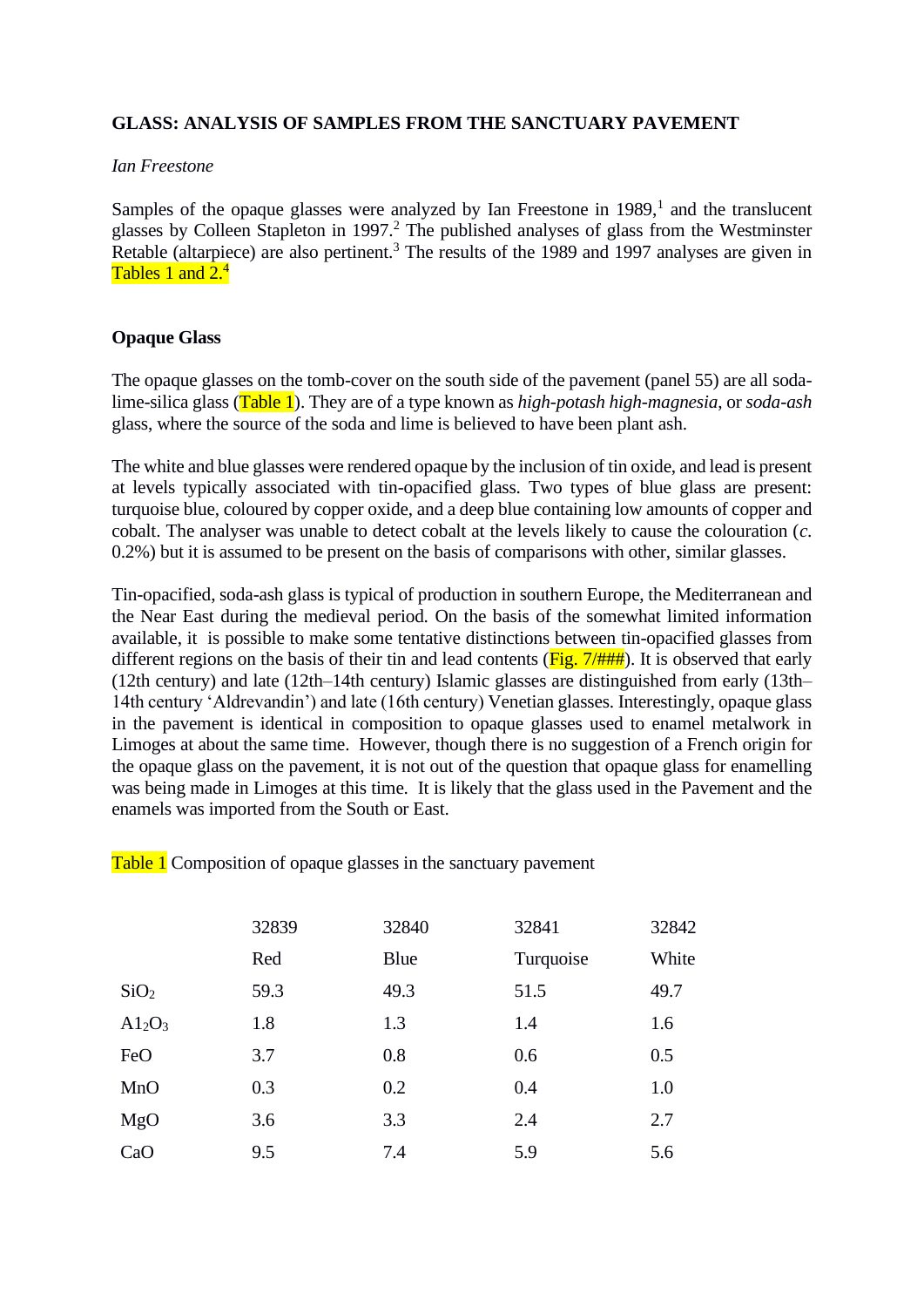| Na <sub>2</sub> O | 17.2  | 14.5 | 13.9  | 12.9  |
|-------------------|-------|------|-------|-------|
| $K_2O$            | 2.0   | 2.0  | 1.4   | 1.4   |
| $P_2O_5$          | 0.5   | 0.6  | 0.3   | 0.3   |
| C1                | 1.1   | 0.9  | 1.1   | 0.9   |
| SO <sub>2</sub>   | 0.2   | 0.3  | 0.3   | 0.3   |
| CuO               | 0.8   | 0.5  | 1.8   | 0.5   |
| PbO               | 0.3   | 13.1 | 13.1  | 17.4  |
| SnO <sub>2</sub>  | 0.5   | 6.4  | 6.3   | 7.4   |
|                   |       |      |       |       |
| Total             | 100.0 | 99.6 | 100.1 | 101.4 |

Note the inclusion of tin oxide  $(SnO<sub>2</sub>)$  as an opacifier, which is not present in translucent glass.

Analyses in weight percent, by energy dispersive X-ray analysis in the scanning electron microscope. Relative accuracies are around 2% for SiO2, 5% for CaO and Na2O and 10% for components above 1 wt%.

## **Translucent glass**

Table 2 shows that the compositions of translucent glasses in the Cosmati pavement are very different from those of the opaque glasses. They are potash-lime-silica glasses having a fairly low soda (Na<sub>2</sub>O), but high potash (K<sub>2</sub>O), content. There is no evidence for the production of high quality coloured glass in England at this time;<sup>5</sup> the glass is typical of medieval *forest* glasses produced in Northern Europe. There are essentially two different sub-types of *forest glass* present in the pavement. The strongly coloured amber, red, dark blue and green glasses contain broadly similar amounts of potash and lime, while a single example of green-blue glass has about twice as much lime as potash. The colours are due to the inclusion of copper (red and green), cobalt (blue) and iron (amber) in the molten glass batch. These glasses are so similar in composition to those decorating the Westminster Retable, that it is thought the glass was made in the same workshop, representing one or more different batches of base glass, to which colouring agents were added. It is not impossible that the Retable and Pavement translucent glasses were part of a single consignment. Analysis of the green-blue glass shows it is a single example of high-lime glass with very low silica. It is a very different product, made with different raw materials from an unknown source. Work soon to be submitted for publication by Laura Adlington and coworkers<sup>6</sup> indicates that the typical Retable and Pavement translucent glasses are likely to have been made in northwestern France. The origin of the high-lime green-blue glass is less clear-cut, although it resembles Rhenish compositions more than it does those from Normandy.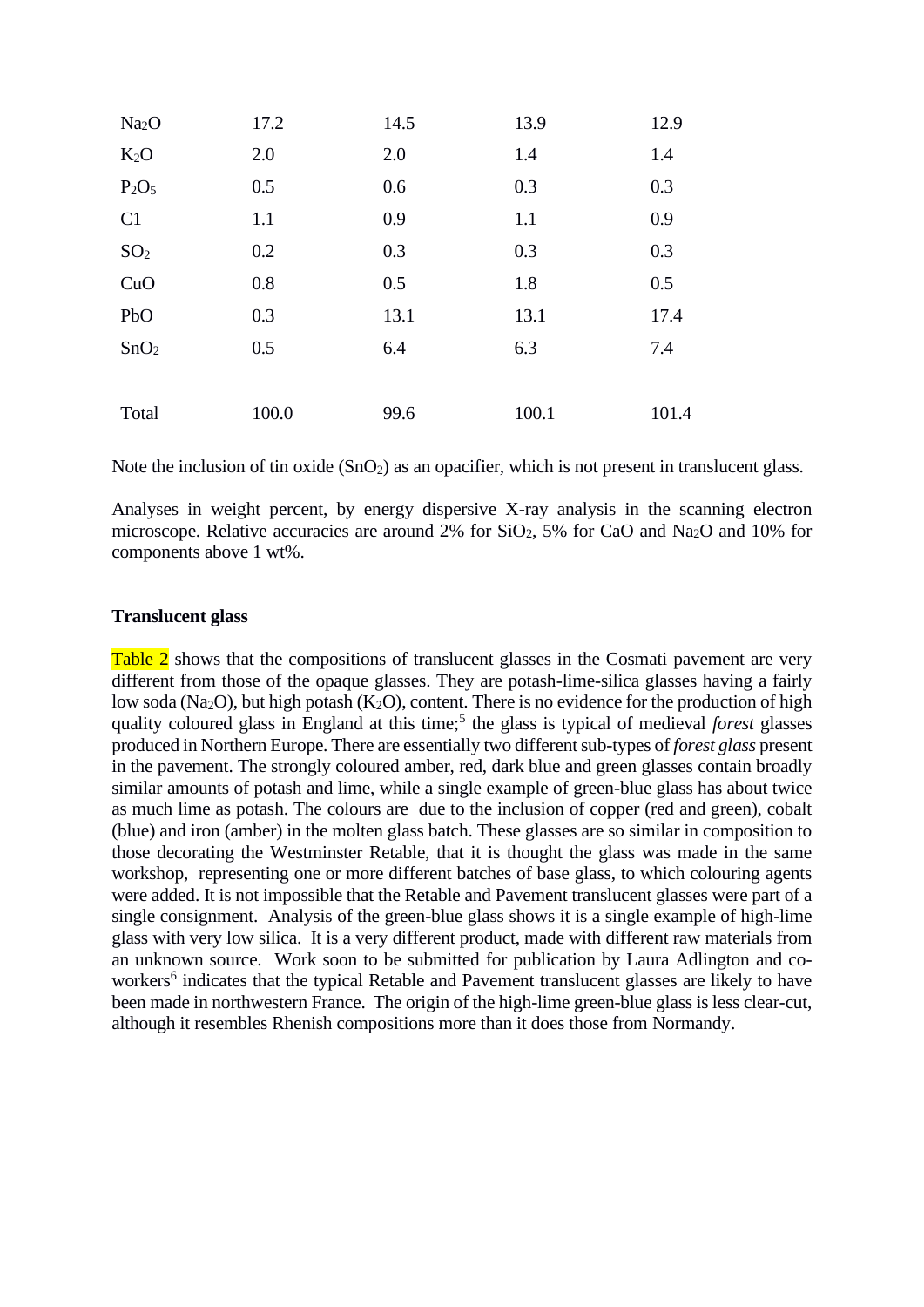|                   | Amber  | Red    | Dark blue | Green  | Green-blue |
|-------------------|--------|--------|-----------|--------|------------|
|                   |        |        |           |        |            |
| SiO <sub>2</sub>  | 57.8   | 53.6   | 54.5      | 55.2   | 45.1       |
| $Al_2O_3$         | 1.11   | 1.18   | 1.20      | 1.14   | 2.42       |
| FeO               | 0.65   | 0.70   | 1.03      | 0.67   | 0.67       |
| MnO               | 1.83   | 1.51   | 1.94      | 1.50   | 1.29       |
| MgO               | 7.17   | 6.58   | 6.87      | 6.22   | 4.83       |
| CaO               | 11.46  | 13.25  | 13.81     | 12.63  | 27.59      |
| Na <sub>2</sub> O | 3.63   | 2.72   | 2.60      | 2.81   | 1.26       |
| $K_2O$            | 12.98  | 14.22  | 13.17     | 11.86  | 13.66      |
| CoO               | < 0.05 | < 0.05 | 0.13      | < 0.05 | 0.07       |
| CuO               | < 0.06 | 0.82   | 0.30      | 2.98   | 0.13       |
| ZnO               | < 0.1  | 0.17   | 0.33      | 0.46   | 0.19       |
| PbO               | < 0.1  | < 0.1  | 0.15      | < 0.1  | 0.26       |
| $P_2O_5$          | 3.72   | 4.15   | 3.89      | 3.51   | 1.56       |
|                   |        |        |           |        |            |
| Total             | 100.37 | 98.86  | 99.88     | 99.02  | 99.04      |

TABLE 2. Composition of translucent glasses in the sanctuary pavement

Analyses in weight percent, by energy dispersive X-ray analysis in the scanning electron microscope. Relative accuracies are around 1% for oxides above 10 wt%, better than 10% for remaining oxides, except Na2O at better than 30%.